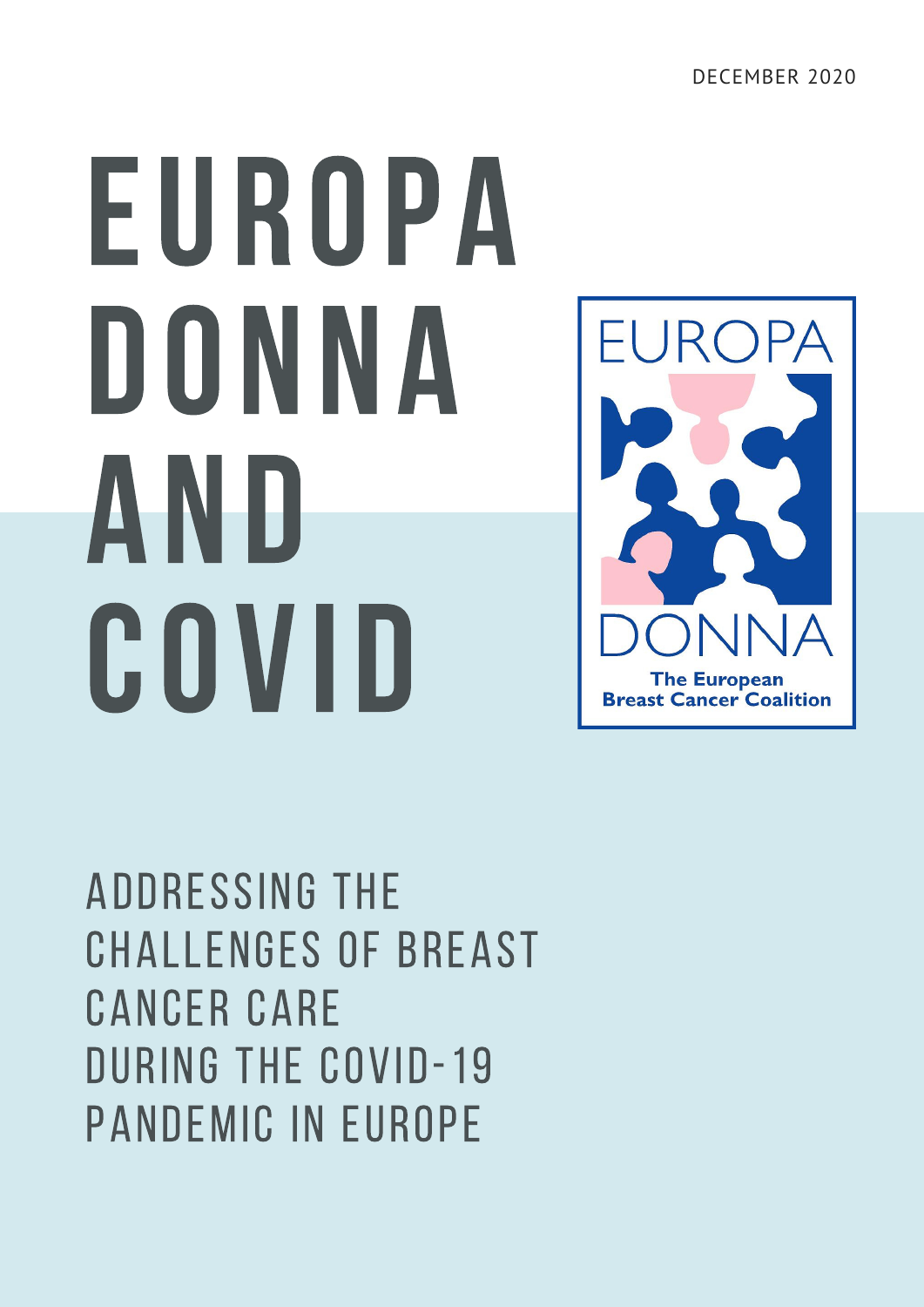### OVERVIEW:  $\mathbf{0}$  2

At the beginning of 2020, the COVID-19 pandemic caught many people and their health care services off guard. Patient organisations including EUROPA DONNA – The European Breast Cancer Coalition and its national groups quickly reacted to the unfolding situation to support advocates and women across Europe to access breast services under difficult and ever changing circumstances. This report highlights the Coalition's work, and that of some of our close collaborators, in light of COVID-19 from March through December 2020 and what we have learned.

## EUROPA DONNA DIGITAL ROUNDTABLES:

In April and May 2020, to provide support for EUROPA DONNA member organisations and evaluate the COVID-19 situation for breast care services in Europe, the ED Head Office held four separate roundtables via Zoom with ED National Representatives from **Albania, Armenia, Bulgaria, Cyprus, Czech Republic, Denmark, Finland, France, Georgia, Greece, Israel, Italy, Malta, the Netherlands, Romania, Spain, Serbia, Sweden, Switzerland** and **Turkey**. Many countries were in various degrees of lockdown, with oncological services delayed or reduced. COVID-free facilities or corridors were often not available, and accessing hospitals was either forbidden or advised against. Some cancer centres continued with surgery, radiotherapy and chemotherapy, but follow-up appointments were postponed or offered by telephone. Rehabilitation and lymphoedema therapy were offered by video in a few countries. In most places, the screening programme was suspended; in the countries where it was not, participation was reduced. The general feeling among ED national leaders was that such service interruption was temporary but with the possible resulting consequence of numerous later diagnoses of breast cancer that in some cases could equate to more developed and harder to treat tumours.



During this time, many of EUROPA DONNA's national organisations were busy providing information on breast cancer and COVID-19, primarily support services and counselling for women via telephone, video-conference or social media, as great numbers of women being treated were in isolation at home.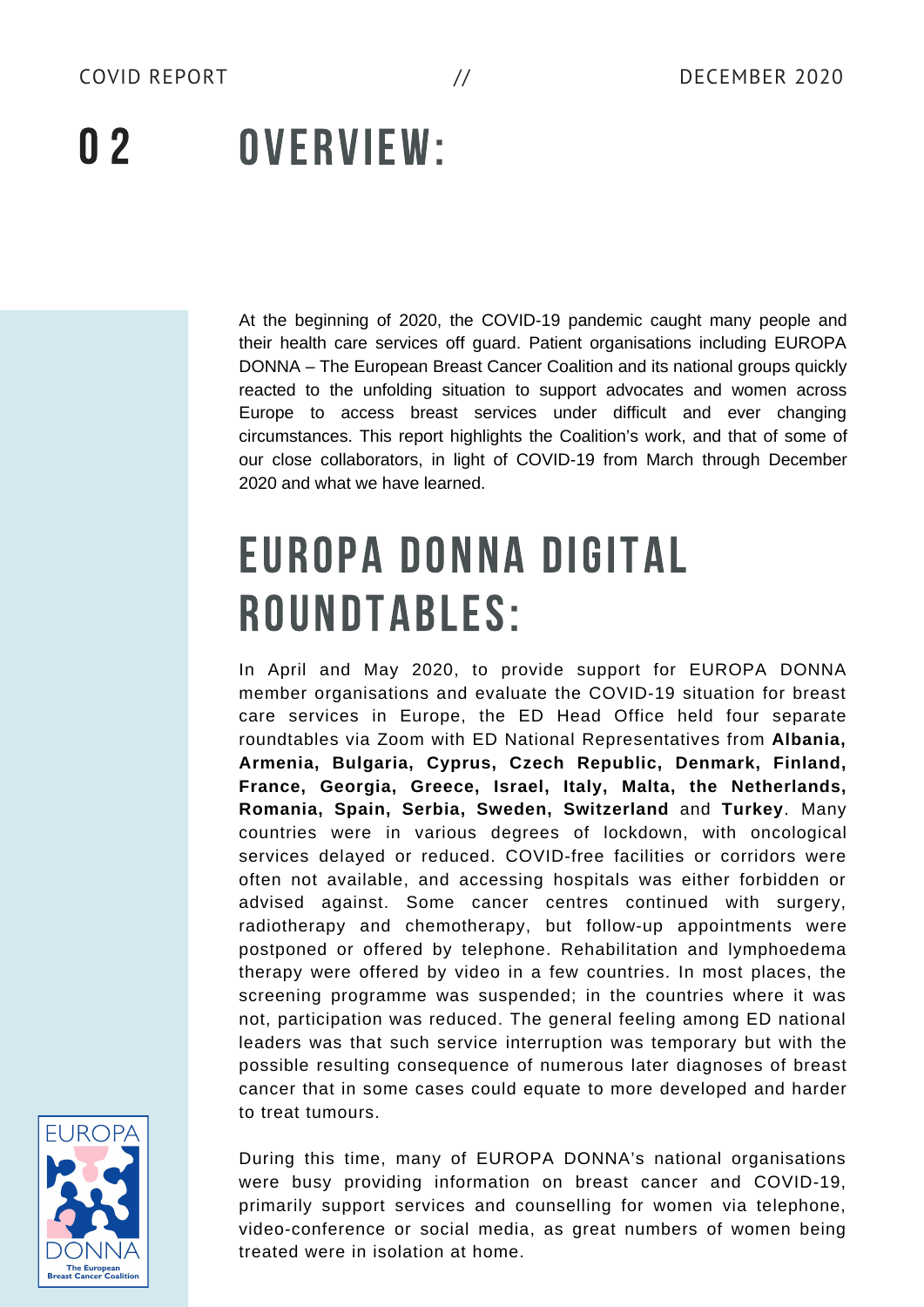0 3

## PROBLEMS HIGHLIGHTED BY EUROPA DONNA NATIONAL GROUPS:

During the Coalition's meetings with its national organisations, many common issues arose. In numerous European countries, upon the COVID-19 outbreak the following occurred:

- It took time for health systems to organize COVID-free paths and to implement treatment guidelines with the aim of ensuring safe access to treatment and management of care
- Many cancer treatment plans were changed so that people would not have to spend as much time in these facilities as they usually would
- Screening was suspended, and treatment was prioritized according to urgency
- Medical appointments were spread out in order to avoid contact between people
- Universal masking for patients and hospital staff became the norm as did testing for COVID-19 before surgery or chemotherapy
- Shorter hospital stays were enacted to limit exposure, time and effort by health providers
- Use of telemedicine increased

Resulting problems were:

- A reduction of health structure capacity
- The suspension of screening and elective care which caused an immediate fall in diagnosis, with the obvious consequence of later diagnoses of more advanced breast cancer
- In some cases, breast cancer surgery was performed but not reconstruction (considered elective care)
- Hospital stays were as short as possible with no access to caregivers and family, so the patients felt abandoned and alone - "left like a parcel"

Advocates observed that telemedicine is a good solution in lieu of in-person appointments given the circumstances, but it is not always effective. Many doctors and patients are not used to telemedicine and it takes time to adapt. This can exacerbate patients' feelings of anxiety and fear of not receiving the timely and effective treatment one needs.

ED national organisations reported fear and anxiety of most breast cancer patients and survivors. In particular:

- Health structures were perceived by patients as unavailable or unsafe, as they were shifting priorities
- Patients were afraid and felt unsafe. There was a great deal of confusion and they did not feel effectively protected either by the authorities or by the health institutions which appeared to be struggling against being inundated beyond their capacity

This resulted in:

- 1. General anxiety and fear felt by breast cancer patients and survivors, and fear of contracting the virus while undergoing treatment
- 2. Fear of the consequences of delays in treatment or care
- 3. Fear of not being a priority in the health system
- All of the above were compounded by loneliness and isolation brought about in 4. a lockdown situation

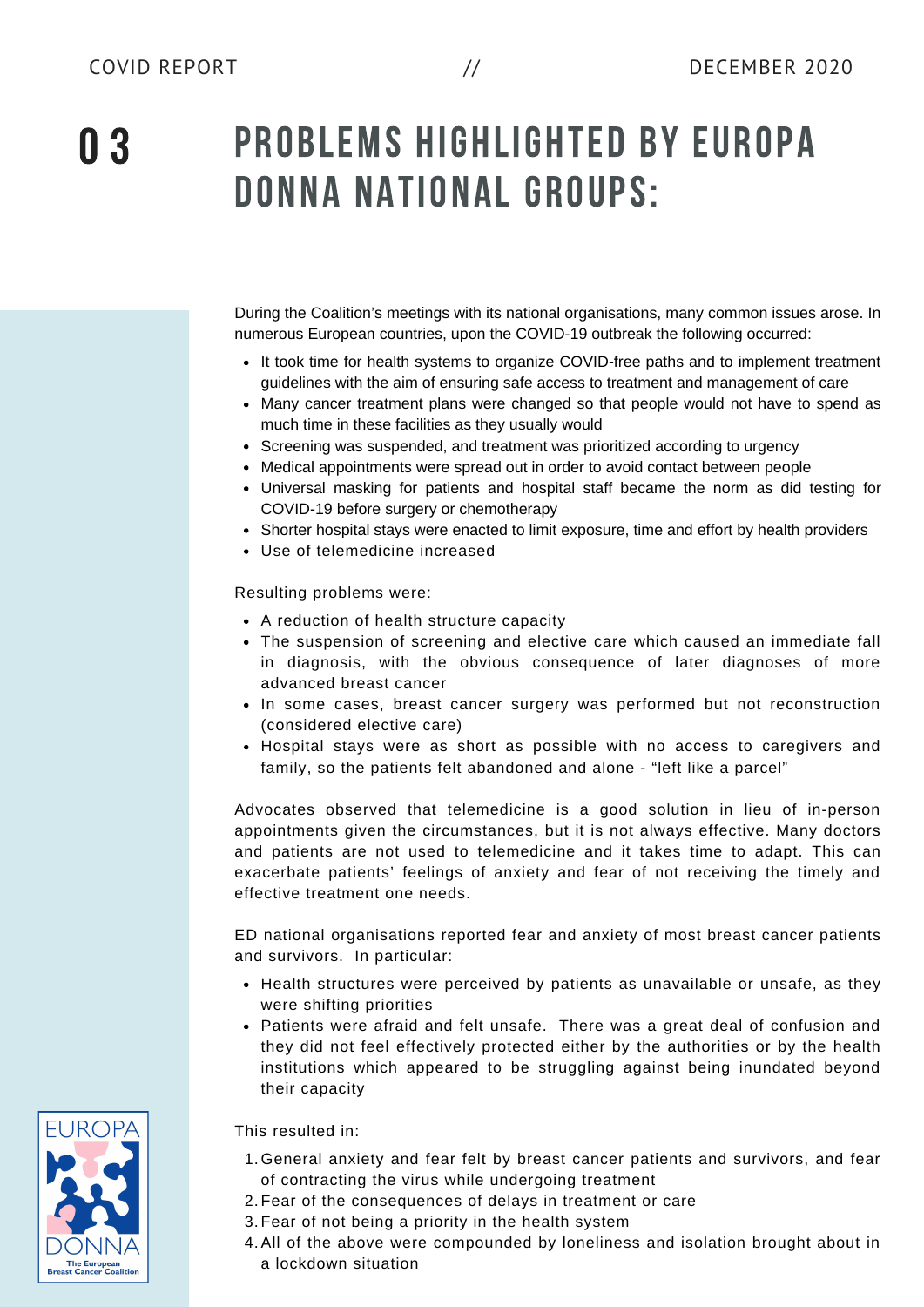0 4

## ACTIONS TAKEN BY EUROPA DONNA NATIONAL GROUPS:

EUROPA DONNA's National Representatives shared how their organisations were coping and trying to help breast cancer patients and survivors in their own countries during the pandemic. They all noticed a tendency of breast cancer patients and survivors to isolate themselves, not only physically, but also more so than lockdown or travelling restrictions required.

To combat this tendency toward isolation and to provide assistance where needed, advocates from EUROPA DONNA national organisations carried out the following programmes:

- Calling patients at home; they kept women connected virtually with online events, webinars, meetings, cooking and yoga courses
- Running hotlines and trying to provide fast and reliable information on guidelines and procedures
- Assisting people by making masks
- Organising and offering private transport to health facilities
- Giving support for shopping, getting supplies
- Delivering food and care packages

#### The evolving situation:

Two additional roundtables were held in early December 2020 to follow-up on the evolving situation with National Representatives from **Albania, Armenia, Belgium, Cyprus, Finland, France, Italy, Luxembourg, Malta, the Netherlands, Romania, Serbia, Spain, Sweden, Turkey, the UK, and Ukraine.** In most countries, the second wave of COVID-19 has not impacted the screening programme as it did in the spring, however women are still afraid to attend due to safety concerns. They are generally anxious, fearing that if treatment or surgery is needed they will have to face it alone. Many are postponing medical appointments and procedures to spring 2021 when "maybe there will be a vaccine." EUROPA DONNA national groups are working diligently to communicate to the public that it is safe to attend screening and that women should not put it off. Another topic that was prevalent in most countries is the severe adverse psychological effect the pandemic is having on patients, and ED groups are running online programmes to combat this. Overall, representatives of patient groups reported that they have been able to continue modified programmes virtually in spite of the challenges they face.

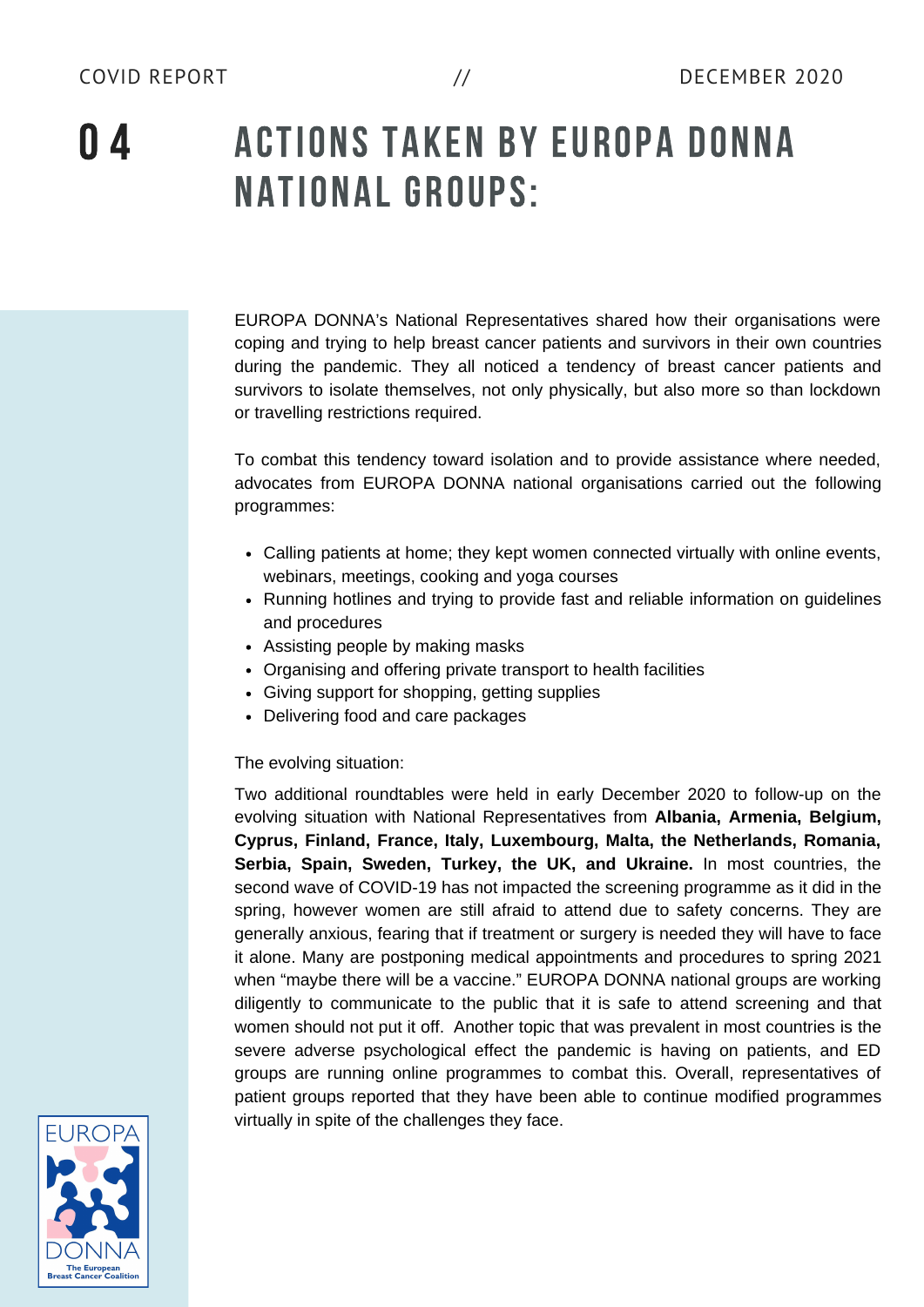## 0 5 THE 2020 EUROPA DONNA SURVEY:

During the summer of 2020, EUROPA DONNA undertook a survey project to provide a snapshot of the current state of breast services in Europe from the perspective of patient advocacy organisations, including their experiences as advocates regarding COVID-19 and breast cancer. We received one response per country from breast cancer advocacy leaders representing EUROPA DONNA national groups in 34 countries.

Regarding COVID-19, 69% of respondents claimed their health system reacted to the emergency in view of providing cancer patients COVID-free pathways to screening and treatment. Many indicated issues, for example that screening was suspended and services and interventions were delayed as a result of the pandemic. Further, problems occurred in that in some cases women with MBC were faced with attending more than one location for treatment due to safety protocols and found this difficult, access to treatment was often limited, queues for radiation and surgery were now much longer, and many patients shifted their priorities to COVID-19 and were not complying with their cancer treatment plans. Almost 22% of respondents indicated that their health system did not provide cancer patients with COVID-free pathways to screening and treatment. One reported: "national policy to deal with COVID-19 was not in line with cancer patients and other chronic diseases. The measures were categorical, poorly communicated, and fear prevailed over reason."

#### **Has your health system reacted to the COVID-19 emergency in view of providing cancer patients COVID-free pathways to screening and treatment?**





| <b>ANSWER CHOICES</b>                  | <b>RESPONSES</b><br>▼ |         |
|----------------------------------------|-----------------------|---------|
| Yes<br>$\overline{\phantom{a}}$        | 68,75%                | $^{22}$ |
| No<br>$\checkmark$                     | 21.88%                | -       |
| $\overline{\phantom{0}}$<br>Don't Know | 9.38%                 |         |
| <b>CONTRACTOR</b><br><b>TOTAL</b>      |                       | 32      |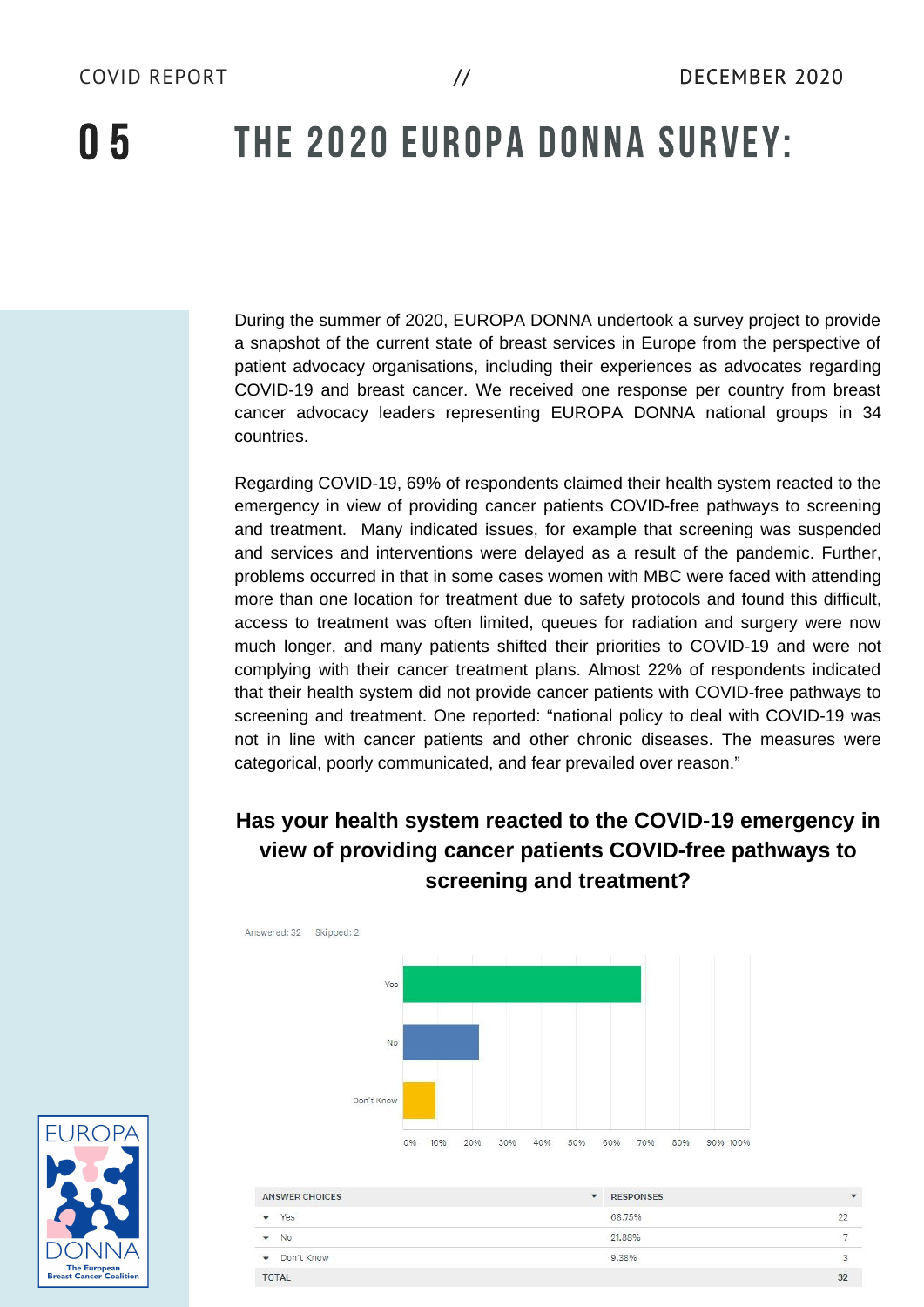## PRESENTATION ON TBCT PAPER AND CONTRIBUTING TO THE EU RESPONSE TO THE PANDEMIC:

In the late spring, our External Affairs Director Marzia Zambon participated in a webinar on cancer care in times of COVID-19 organised by ED Georgia. She spoke about the Coalition's role in the *Transforming Breast Cancer Together* (TBCT) initiative, which was established when influential policy makers and organizations strongly committed to breast cancer, including EUROPA DONNA, began to collaborate in 2017. The group's mandate is to elevate breast cancer as a Health Policy Priority. In April 2020, the TBCT group published the paper, "Impact of COVID-19 on Breast Cancer Patients." This set out seven key challenges in accessing appropriate treatment and care during the pandemic:

- 1. Diminished resources to care for breast cancer patients
- 2. Delays in screening and diagnosis
- 3. Delays in breast cancer treatment
- The discontinuation of clinical trials 4.
- Emotional distress caused by uncertainty of treatment and follow-up 5.
- Emotional distress caused by COVID-19 fear 6.
- Emotional distress for cancer survivors 7.

It called on authorities, both at the EU and national levels, to take the necessary measures to tackle the above issues and to ensure the minimum level possible of disruption to the treatment and lives of all patients suffering from difficult conditions, such as breast cancer.

 $See  $\rightarrow$$ 

See  $\rightarrow$ 

[https://www.europadonna.org/wpcontent/uploads/TBCT\\_COVID19\\_Statement.pd](https://www.europadonna.org/wp-content/uploads/TBCT_COVID19_Statement.pdf)[f](https://www.europadonna.org/wpcontent/uploads/TBCT_COVID19_Statement.pdf)

Marzia then outlined the support that EUROPA DONNA offered its member organisations via digital roundtable sessions, providing COVID-19-related information from reliable sources, encouraging the following of national guidelines, and trying to ensure that its 2020 programme was minimally affected.

She noted that the Coalition has also been following and contributing to the EU Commission's Response to the pandemic: this response has involved providing emergency support, a joint procurement agreement for medical equipment, ensuring high-quality virus testing, creating a European team of coronavirus experts, providing data and support through the European Centre for Prevention and Disease Control, and publishing updated information and guidelines.



[https://ec.europa.eu/info/live-work-travel-eu/health/coronavirus-response/public](https://ec.europa.eu/info/live-work-travel-eu/health/coronavirus-response/public-health_en)health\_en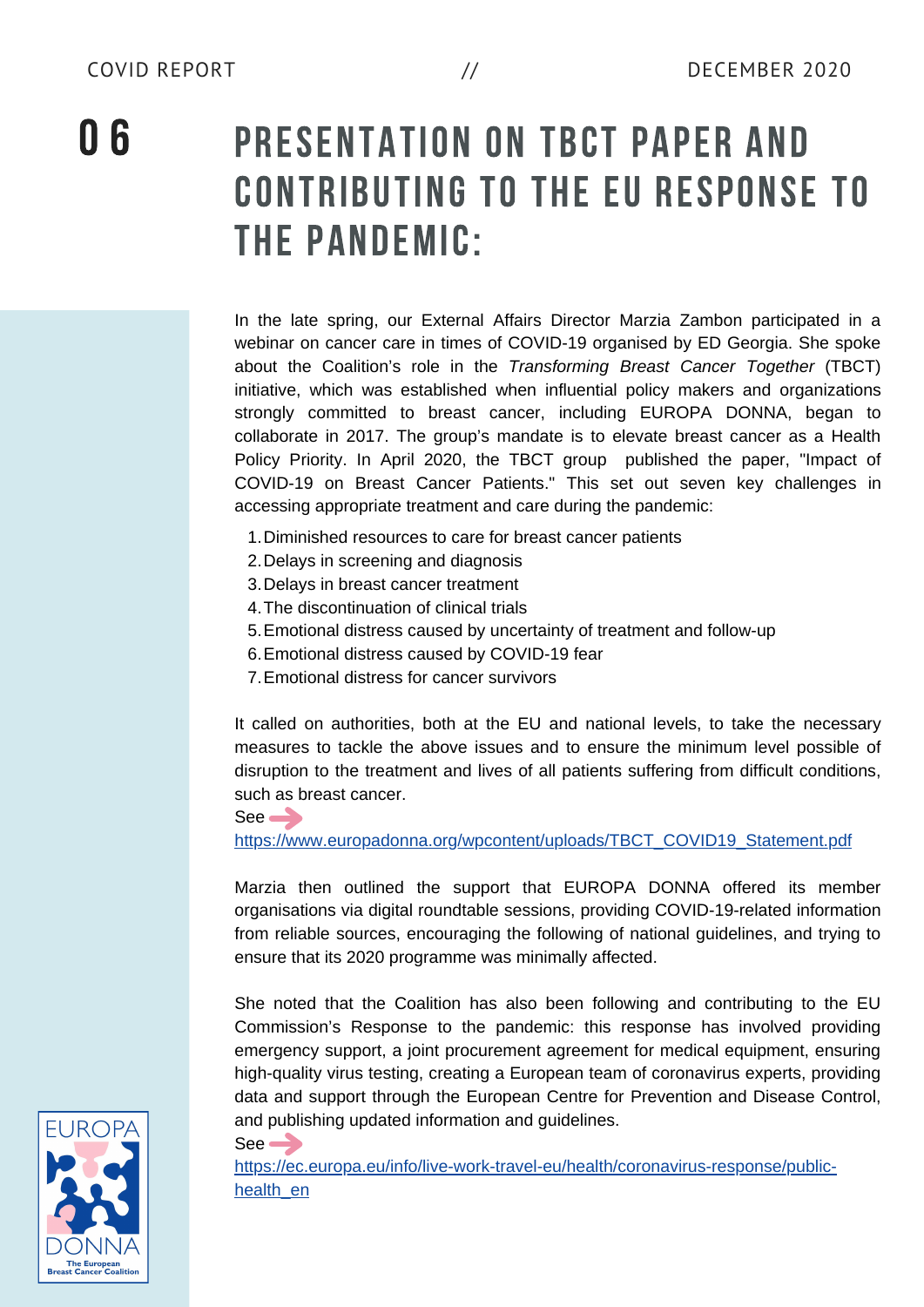## 0 7 EBCC 12 - OCTOBER 2020:

EUROPA DONNA is co-organiser of this conference together with European Society of Breast Cancer Specialists ([EUSOMA\)](https://www.eusoma.org/) and the European Organisation for Research and Treatment of Cancer [\(EORTC\)](https://www.eortc.org/). At the 12th European Breast Cancer Conference ([EBCC-12\)](https://conferences.eortc.org/ebcc12/), which was held virtually for the first time in early October 2020, COVID-19 and its impact on breast cancer was of course one of the central topics. Following are some of the main findings discussed during the conference regarding COVID-19 and treating breast cancer:

- In a study in the Netherlands, suspension of screening programmes from March to June 2020 was associated with a decrease in the number of women diagnosed with breast cancer
- Another model-based study of the Dutch breast cancer screening programme found that increasing capacity to achieve a full catch-up predicted better outcomes than delaying screening
- A third study in the Netherlands showed that, among women with breast cancer during the pandemic, 48% felt lonely and 27% were worried about the effect on their aftercare
- An algorithm has been developed to identify post-menopausal women with early luminal breast cancer in whom neoadjuvant endocrine therapy can be used in order to delay surgery, after a full risk-benefit analysis
- Telemedicine consultation should be used whenever feasible, multidisciplinary team working needs to be maintained, delays in surgical treatment should be reduced and based on evidence

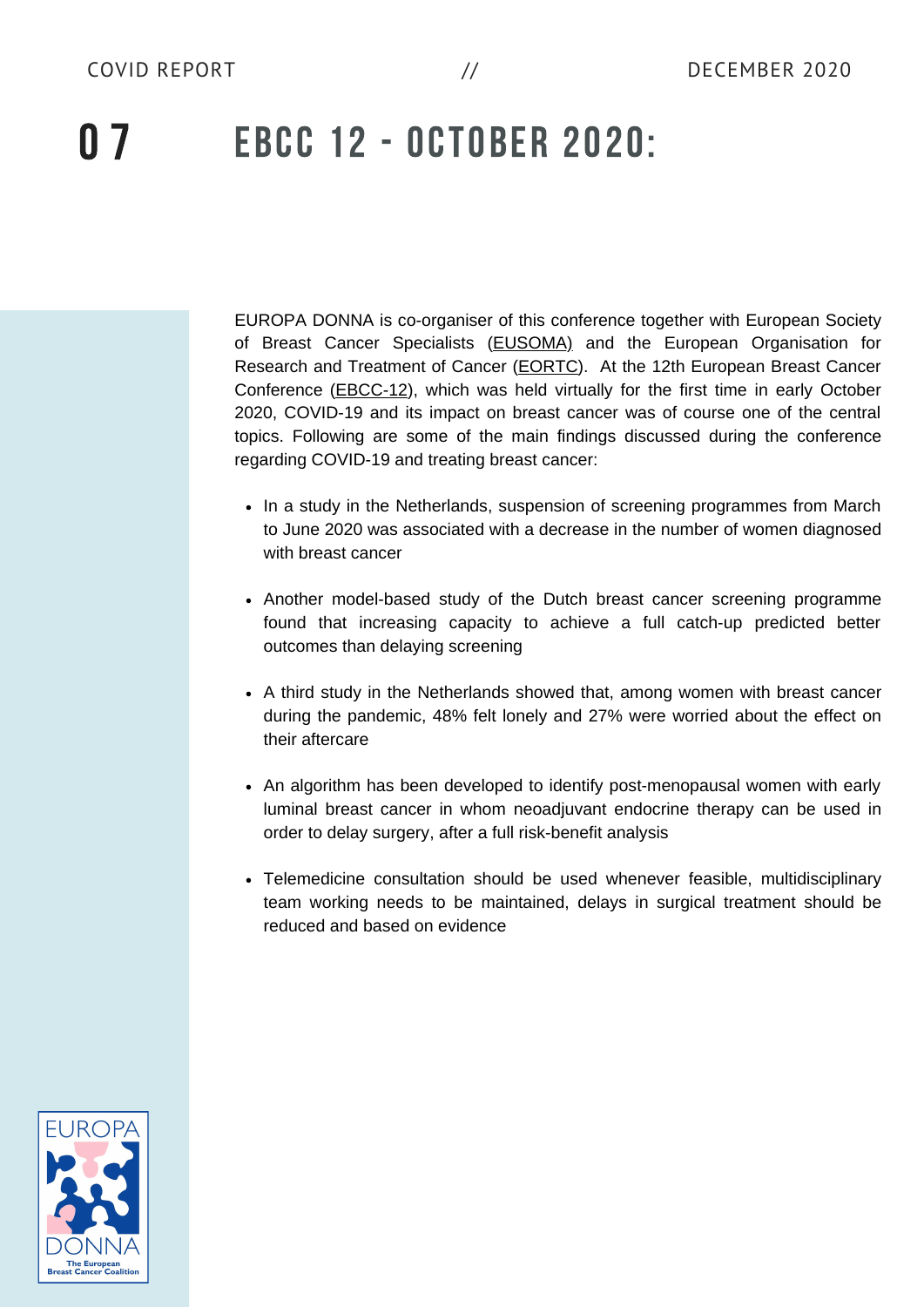0 8 GUIDELINES ON COVID-19 AND CANCER:

This is a difficult and challenging period for all citizens and certainly for breast cancer patients and survivors as they may be at higher risk for contracting COVID-19 in a more serious form. EUROPA DONNA encourages everyone first and foremost to follow the guidelines and requirements in force in their individual countries. In addition, various guidelines on COVID-19 and breast cancer have been released from organisations that rely on up-to-date, accurate, evidence-based information:

The **European Commission Initiative on Breast Cancer ([ECIBC](https://healthcare-quality.jrc.ec.europa.eu/))** has an information corner on COVID-19 and breast cancer providing information and guidelines on the management of breast cancer screening and care during the COVID-19 pandemic. See **by** 

<https://healthcare-quality.jrc.ec.europa.eu/covid-19-information-corner>

The **European Medicines Agency [\(EMA\)](https://www.ema.europa.eu/en)** has published reliable information to patients and healthcare professionals.

[https://www.ema.europa.eu/en/human-regulatory/overview/public-health-threats/coronavirus](https://www.ema.europa.eu/en/human-regulatory/overview/public-health-threats/coronavirus-disease-covid-19)disease-covid-19

The **European Society of Medical Oncology ([ESMO\)](https://www.esmo.org/)** has published guidance for clinicians and has defined clinical situations that are high, medium and low priority for key settings: outpatient visits, diagnosis and imaging (e.g. population screening is considered low priority), surgery, radiation, and medical treatment.

See <sub>2</sub> [https://www.esmo.org/guidelines/cancer-patient-management-during-the-covid-19](https://www.esmo.org/guidelines/cancer-patient-management-during-the-covid-19-pandemic/breast-cancer-in-the-covid-19-era) pandemic/breast-cancer-in-the-covid-19-era

**[Ecancer](https://ecancer.org/en/)** has published a "COVID-19 and cancer: Useful resources" section on its website with open access articles, expert videos and blogs, and the latest news on COVID-19. It also has a "Guide for Patients" which gives a wide array of guidance on COVID-19 for people with cancer, for people who have recovered from cancer and for those supporting those with cancer.

See —

See **b** 

See **b** 

<https://ecancer.org/en/news/17527-covid-19-resources>

The **ABC Global Alliance** has published a resource page on COVID-19 and cancer/MBC.  $See \longrightarrow$ 

<https://www.abcglobalalliance.org/news-and-useful-resources/coronavirus-2019-and-cancer/>

Furthermore, on 4 August, the ABC Global Alliance (of which EUROPA DONNA is a member) together with 8 other global cancer coalitions and alliances, representing 650 patient advocacy and other cancer organizations and the interests of over 14 million patients around the world, released a statement to call for a global plan of action for cancer to meet the challenges of future pandemics or health crises. The statement highlights the need for patient advocacy organizations, governments and health services at the national and global level to work together with other key stakeholders including industry and academia, to ensure that we regain the ground that has been lost to the COVID-19 pandemic.

[https://www.abcglobalalliance.org/wp-content/uploads/2020/08/COVID19-Alliance-Statement-](https://www.abcglobalalliance.org/wp-content/uploads/2020/08/COVID19-Alliance-Statement-August4.pdf)August4.pdf

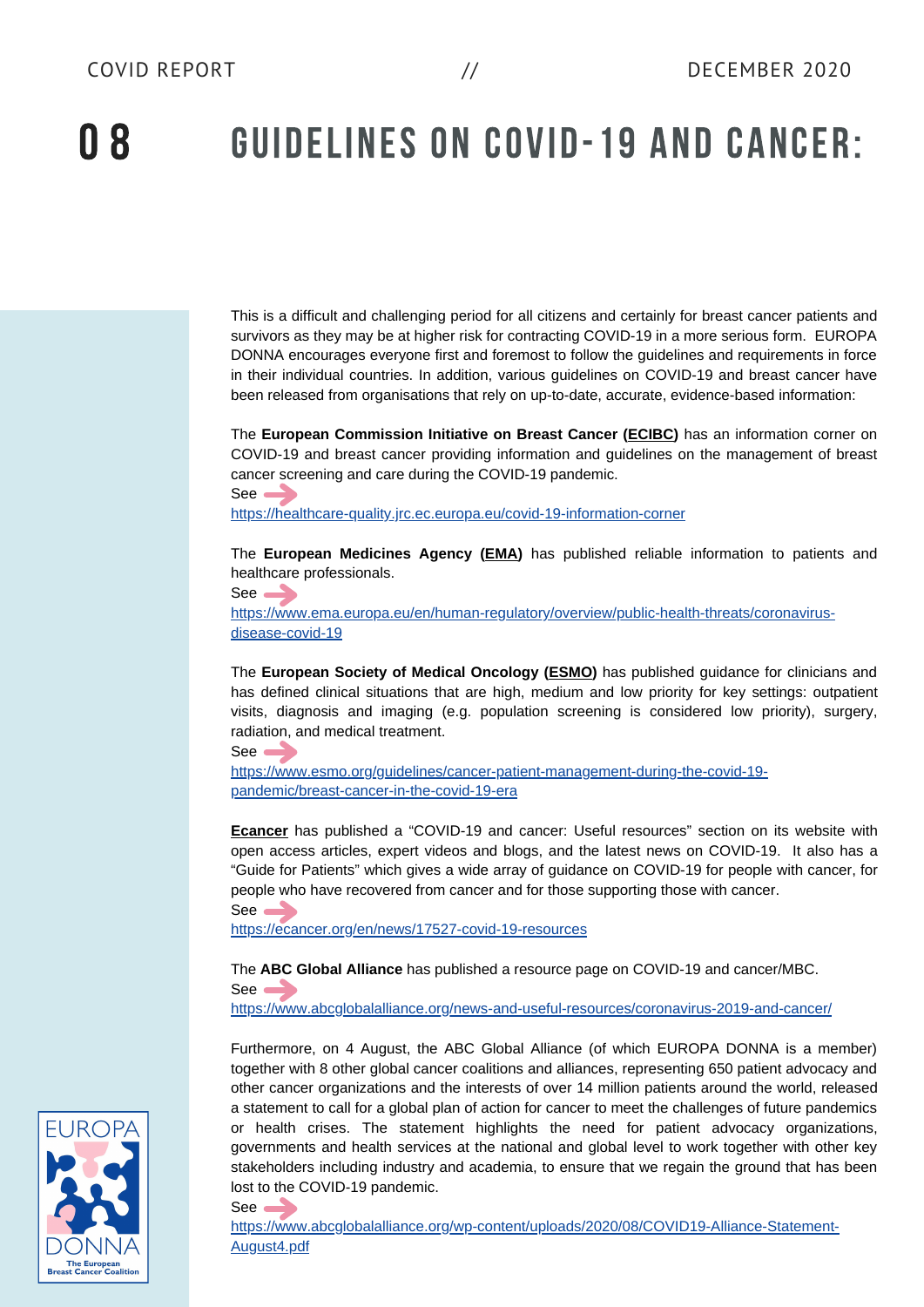## 0 9 IN CONCLUSION: COVID-19 AND OPPORTUNITIES FOR BETTER BREAST CARE SERVICES

The advent of COVID-19 has brought about a new normal in just about every aspect of being, including the experience of breast healthcare. Telemedicine and e-healthcare are no longer little-used novelties but instead have now often become go-to tools of the pandemic; it is time for health systems, doctors and patients to adapt to this technology and learn to bring healthcare into the home rather than continuing its hospital-centric course. Moreover, the pandemic has brought about treatment that is less invasive and less toxic while remaining effective: radiotherapy sessions with decreased intensity, oral chemotherapy treatment and online follow-up make both the patient's life and the doctor's job easier. Follow-up visits not involving physical examination can occur as a teleconference rather than an in person visit that would entail transport and access to healthcare facilities with possible exposure to COVID-19.

During these months in which we have all lived with the frustrations and heartbreaks of COVID-19, European institutions, patient and health organisations, and advocates have faced challenges like never before. Industry has put massive amounts of resources in a race to find effective vaccines and national and international authorities have greatly accelerated testing and approval procedures. All have proven to be not only resilient in the face of the biggest health emergency in a century but have also joined forces seeking common policies and implementing guidelines in an attempt to best serve everyone in the face of COVID-19, including people with breast cancer. As it proved possible to come together in the face of COVID-19 it will be easier to once again align over other health issues, such as a joint investment in cancer research, data harmonization and digital evolution, common policies aimed at the implementation of guidelines in member states, telemedicine, remote and home services.